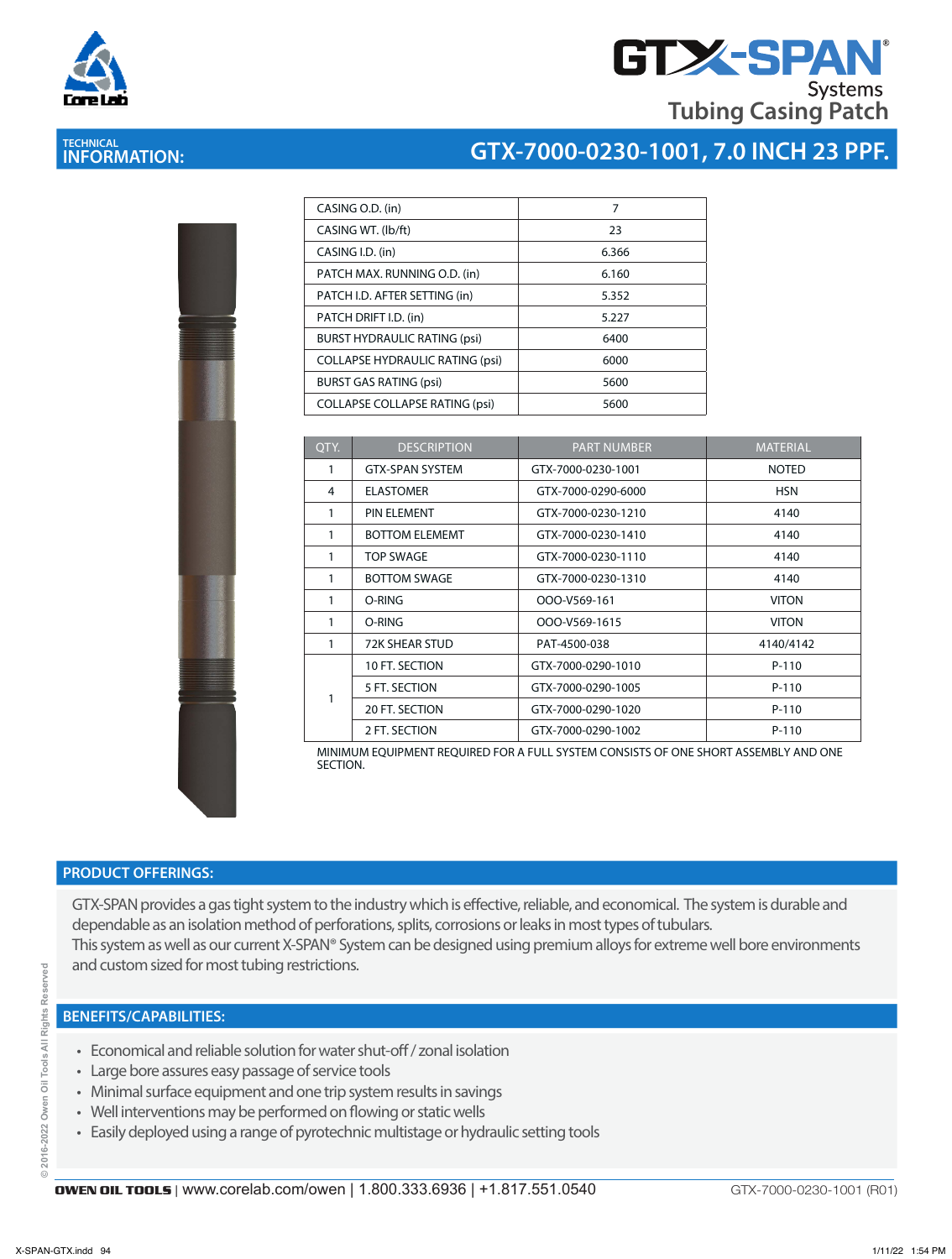

# **GTX-SPAN Tubing Casing Patch**

**GTX-7000-0230-1001, 7.0 INCH 23 PPF.**

# **TECHNICAL INFORMATION:**



| QTY.         | <b>PART NUMBER</b>                        | <b>DESCRIPTION</b> | <b>MATERIAL</b> |
|--------------|-------------------------------------------|--------------------|-----------------|
| 4            | <b>ELASTOMER</b>                          | GTX-7000-0290-6000 | <b>HSN</b>      |
| 1            | PIN ELEMENT                               | GTX-7000-0230-1210 | 4140            |
| $\mathbf{1}$ | <b>BOTTOM ELEMEMT</b>                     | GTX-7000-0230-1410 | 4140            |
| $\mathbf{1}$ | <b>TOP SWAGE</b>                          | GTX-7000-0230-1110 | 4140            |
| $\mathbf{1}$ | <b>BOTTOM SWAGE</b>                       | GTX-7000-0230-1310 | 4140            |
| $N+1$        | O-RING                                    | OOO-V569-161       | <b>VITON</b>    |
| $N+1$        | O-RING                                    | OOO-V569-1615      | <b>VITON</b>    |
| $\mathbf{1}$ | <b>72K SHEAR STUD</b>                     | PAT-4500-038       | 4140/4142       |
| 1            | SET SCREW 1/4 INCH X 20 TPI,<br>5/16 INCH | PUR-0501-030       | <b>ALLOY</b>    |
| N            | 10 FT SECTION                             | GTX-7000-0290-1010 | $P-110$         |
| 1            | <b>SLEEVE NUT</b>                         | SET-3250-120       | 4140/4130       |
| $\mathbf{1}$ | <b>SLEEVE LOCK NUT</b>                    | SET-3250-121       | 4140/4130       |
| $\mathbf{1}$ | SETTING SLEEVE                            | SET-3250-282       | 4140/4130       |
| $\mathbf{1}$ | <b>OUICK CHANGE ROD</b>                   | SET-3250-130       | 4130/4140       |
| $\mathbf{1}$ | QUICK CHANGE NUT                          | SET-3250-131       | 4130/4140       |
| $\mathbf{1}$ | TOP ADAPTER ROD                           | SET-3250-132       | 4130/4140       |
| $N+1$        | ROD TANDEM CONNECTOR                      | SET-3250-133       | 4140/4130       |
| N            | 10 FT. ROD                                | SET-3250-134       | 4140/4130       |
| OPT          | 5 FT. ROD                                 | SET-3250-135       | 4140 / 4130     |
| 1            | <b>BOTTOM ROD</b>                         | SET-3250-136       | 4140/4130       |
| 1            | <b>COLLET ASSEMBLY</b>                    | SET-3250-280       | <b>NOTED</b>    |
| $\mathbf{1}$ | <b>END SUB</b>                            | SET-3250-186       | 4140/4130       |
| $\mathbf{1}$ | <b>COLLET</b>                             | SET-3250-285       | 4130/4142       |
| $\mathbf{1}$ | <b>COLLET SUPPORT</b>                     | SET-3250-277       | 4140/4130       |
| N            | <b>ROD SUPPORT</b>                        | SET-3250-196       | <b>ALUMINUM</b> |

MINIMUM EQUIPMENT REQUIRED FOR 10 FT. SYSTEM

**© 2016-2022 Owen Oil Tools All Rights Reserved**

© 2016-2022 Owen Oil Tools All Rights Reserved